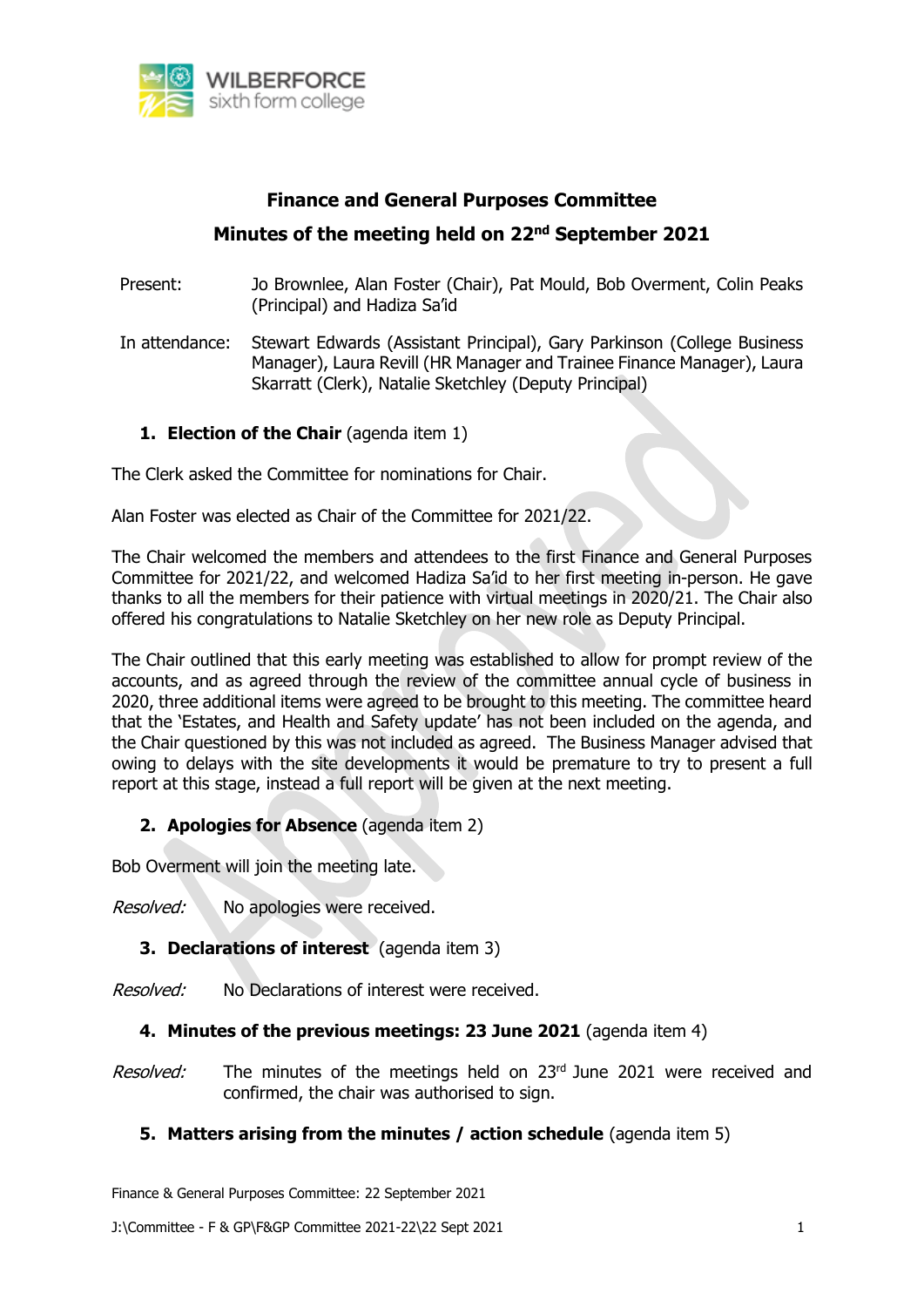#### Minute 59: Estates, Health and Safety Report

The Chair questioned if late penalties were agreed for the refurbishment of the Theatre and D Block as the work was due to be complete by the  $27<sup>th</sup>$  August 2021 and is still ongoing. The Business Manager advised that a penalty was agreed through the agent and will be applied. The committee discussed the penalty, with the Corporation Chair, Pat Mould, challenging the fairness of the penalty given the current pandemic and associated supply problems. After discussion the committee agreed the penalty should be applied.

The Chair queried the impact of the building works on the students' experience. The Principal assured the committee that disruption has been kept to a minimum. Staff have been careful to frame the work as an exciting development and encourage a positive attitude to the works.

The Chair questioned if the outside area affected by the building site (Portakabin etc) would be landscaped when the refurbishment is complete. The Business Manager advised that the area would be tidied but would be reused as a base site for the forthcoming heating works.

#### Action Schedule

- Minute 52: The Clerk advised that the Governors Portal documents have now been migrated to MS Teams.
- Minute 53: The Principal circulated the ACT update along with the Digital Strategy as part of the Pre-Corporation training.
- Minute 60: The Clerk shared the ESFA Statement with the Corporation. The Business Manager sought clarification regarding the anomalous graph and will circulate this response to the Committee by email.
- Minute 61: The draft Annual Budget 2021/22 with the required supporting information was provided to the Corporation in July 2021 and approved.
- Resolved: The matters arising from the meeting / action schedule were received. The Business Manager will circulate the ESFA response / explanation for the anomalous graph.

#### **6. Minutes of the Financial Management Group meeting: 22 June 2021** (agenda item 6)

It was agreed that minute 6 should be classified as confidential in accordance with Clause 17 (2) of the Instrument of Government for a period of one year **(SEE SECTION B)**.

#### **7. Draft Management Accounts for the period ending 31 July 2021** (agenda item 7)

It was agreed that minute 7 should be classified as confidential in accordance with Clause 17 (2) of the Instrument of Government for a period of one year **(SEE SECTION B)**.

## **8. Financial Regulations and Procedures Annual Review** (agenda item 8)

It was agreed that minute 8 should be classified as confidential in accordance with Clause 17 (2) of the Instrument of Government for a period of one year **(SEE SECTION B)**.

## **9. Strategic Financial Targets 2021/22** (agenda item 9)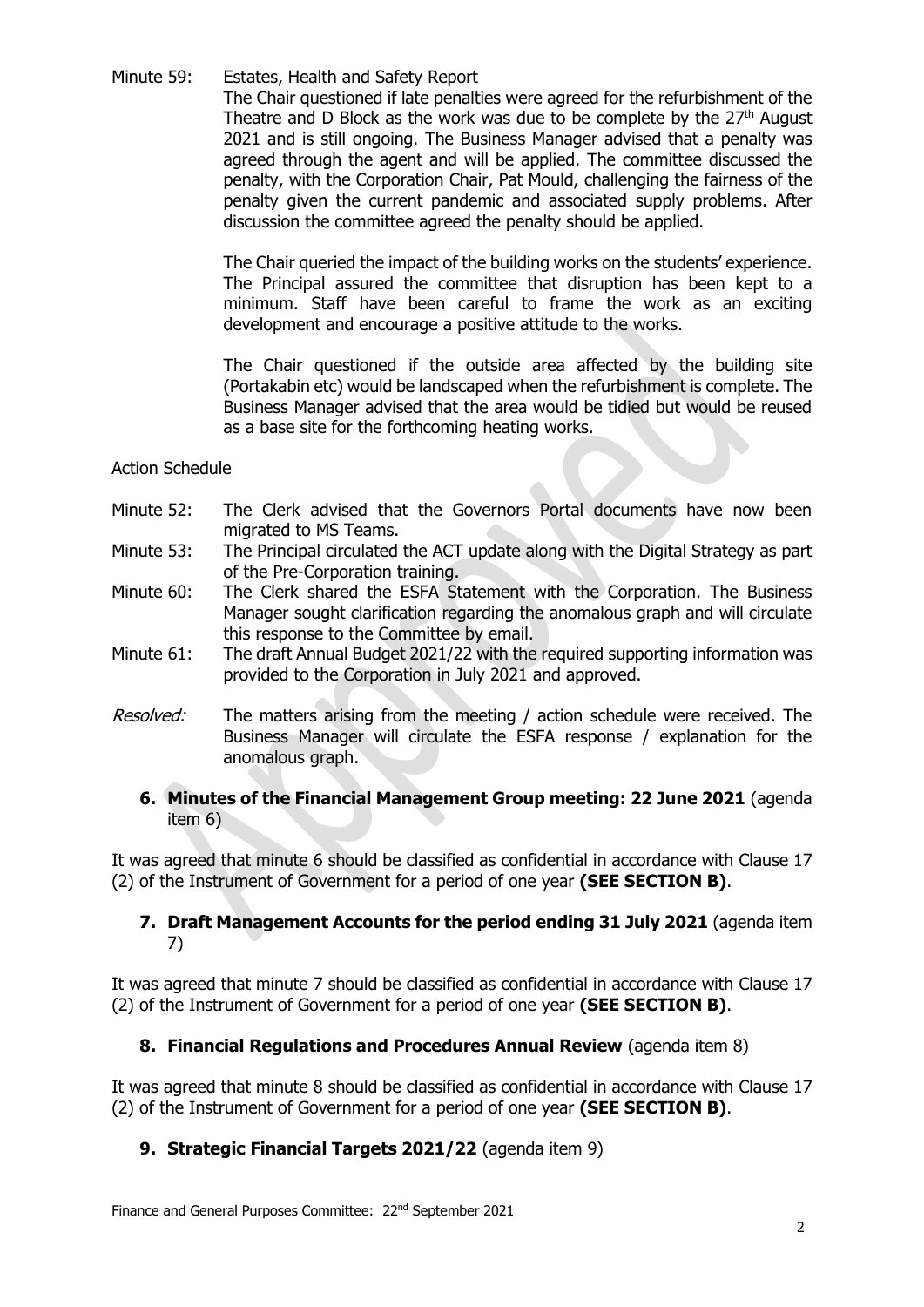The Principal presented the Strategic Financial Targets 2021/22 document, highlighting that the targets set in 2020/21 were reviewed and considered to continue to be appropriate for 2021/22. The Principal asked for comments and questions.

The Chair asked the members to consider if item 'e' was still appropriate, reminding the Committee that it was included for a bank covenant. The Business Manager confirmed that this item may no longer be considered appropriate in 2022/23 and agreed it should be reviewed next year.

Resolved: The Strategic Financial Targets for 2021/22 were received.

**Recommended:** The Strategic Financial Targets for 2021/22 are recommended to the Corporation for approval.

#### **10. Any Other Business** (agenda item 10)

- a) The Business Manager advised the committee that on behalf of the ACT, and in collaboration with other regional providers the college will bid for a share of a regional strategic development fund (Humber SDF). For the college, this will equate to around £300K investment which will be used to create an immersive space for virtual events and teaching. If successful, the college will need to spend the funds before March 2022.
- b) Pat Mould queried if the Yorkshire Water Hub would be opening soon after the postponement of the opening in 2020/21. The Principal advised that the Hub is complete but has not been officially opened owing to the pandemic. The Corporation members will be invited to the opening in due course.
- c) The Chair asked if the draft management accounts could be shared with the Corporation now. The committee discussed the practice of sharing abbreviated management accounts and it was agreed that the abbreviated management accounts would be circulated by the Clerk.
- d) It was agreed that minute 10 (d) should be classified as confidential in accordance with Clause 17 (2) of the Instrument of Government for a period of one year **(SEE SECTION B)**.
- e) Pat Mould gave her thanks to Jo Brownlee for her contribution to the Corporation and committee during her term of office. As Support Staff Governor, Jo's term of office is due to end in October 2021, which means that this could be her last meeting if she is not re-elected by staff. The Chair gave his thanks to Jo Brownlee.

## **11. Confidential items** (agenda item 11)

Resolved: It was agreed that minutes 6 - 8 and 10(d) should be classified as confidential in accordance with Clause 17 (2) of the Instrument of Government and associated reports are therefore not available for circulation to the public, college staff or students (excluding senior post holders).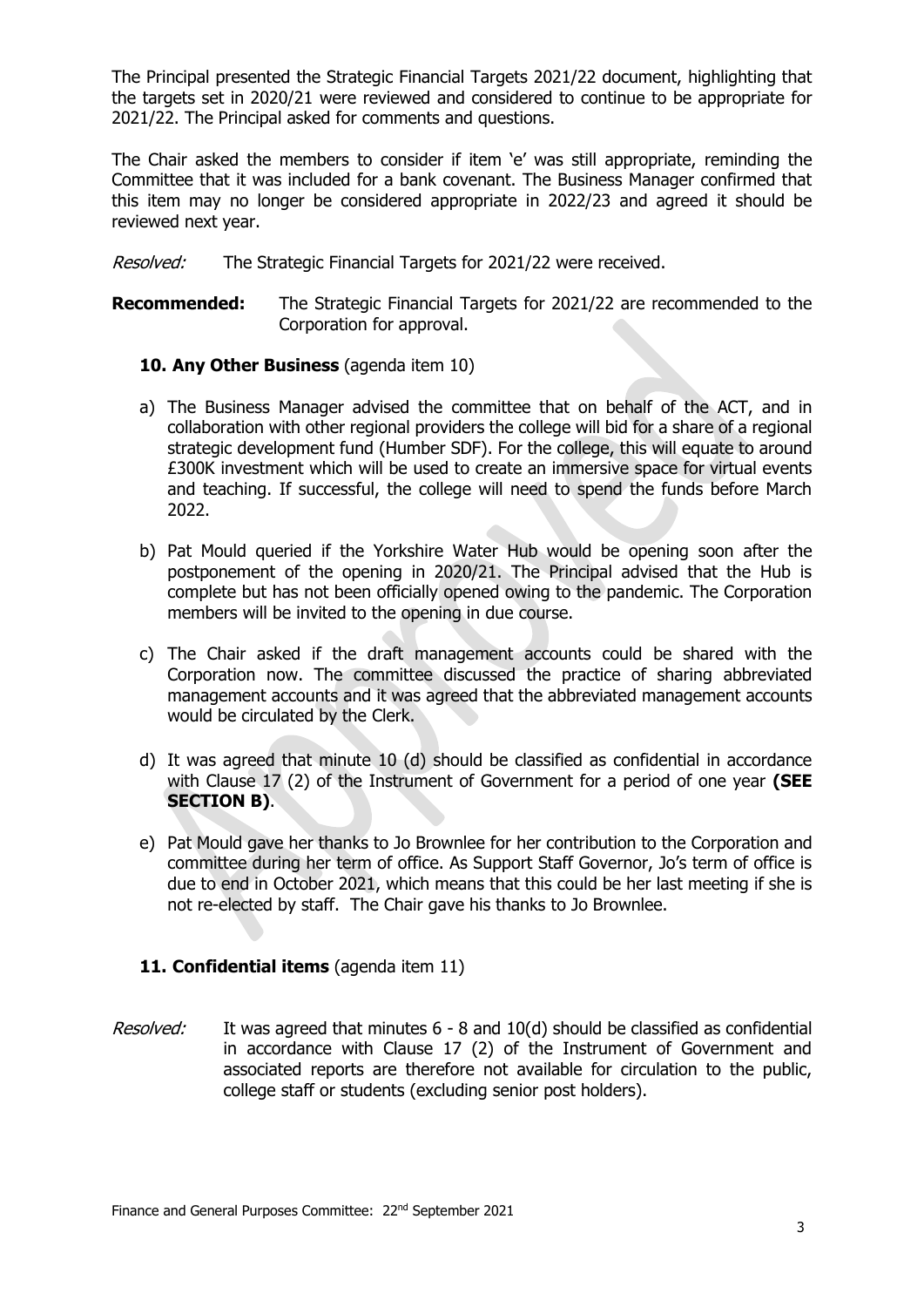# **Date of next meeting** (agenda item 12)

Resolved: The date of the next meeting is 24<sup>th</sup> November 2021

# **Action schedule:**

| Min.<br>no. | Title                                                        | <b>Action by</b>                     | <b>Action</b>                                                                                                           |
|-------------|--------------------------------------------------------------|--------------------------------------|-------------------------------------------------------------------------------------------------------------------------|
| 5           | Matters Arising                                              | <b>Business</b><br>Manager           | Circulate the ESFA response / explanation<br>for the anomalous graph.                                                   |
| 6           | Financial<br><b>Minutes</b><br>of<br>the<br>Management Group | <b>Business</b><br>Manager           | Contact the insurers to<br>discuss<br>anv<br>insurance implications of staff working from<br>home whilst sick/ injured. |
| 10          | Any Other Business                                           | <b>Business</b><br>Manager<br>/Clerk | Circulate abbreviated draft<br>management<br>accounts to Corporation.                                                   |